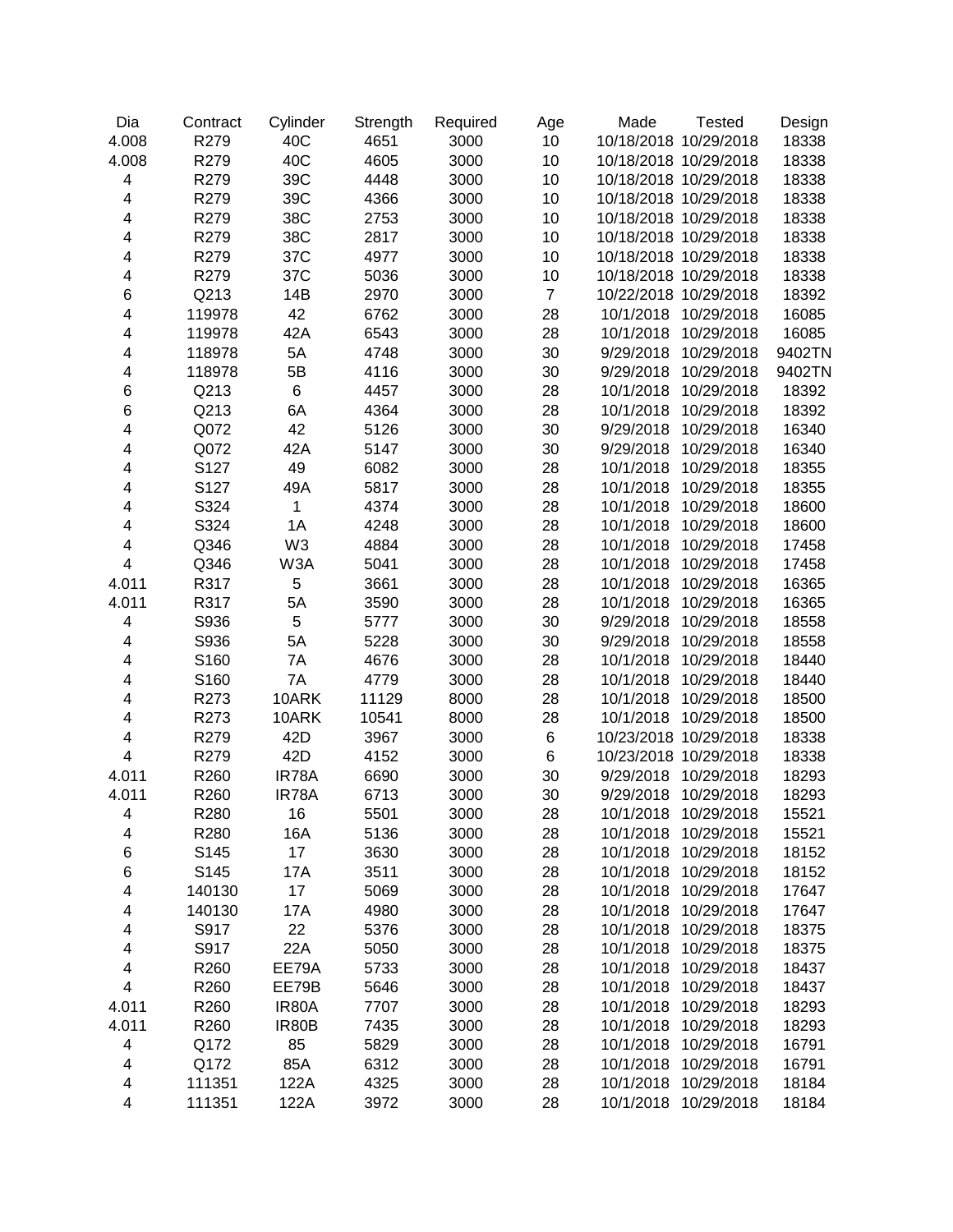| 4                       | R136              | W136           | 5570 | 4000 | 28             | 10/1/2018<br>10/29/2018 | 17602 |
|-------------------------|-------------------|----------------|------|------|----------------|-------------------------|-------|
| $\overline{\mathbf{4}}$ | R136              | <b>W136A</b>   | 5857 | 4000 | 28             | 10/29/2018<br>10/1/2018 | 17602 |
| $\overline{\mathbf{4}}$ | Q029              | 233A           | 4286 | 3000 | 28             | 10/29/2018<br>10/1/2018 | 18495 |
| 4                       | Q029              | 233A           | 4432 | 3000 | 28             | 10/29/2018<br>10/1/2018 | 18495 |
| 4                       | Q029              | 234A           | 7297 | 4000 | 28             | 10/1/2018<br>10/29/2018 | 17569 |
| $\overline{\mathbf{4}}$ | Q029              | 234A           | 7449 | 4000 | 28             | 10/1/2018<br>10/29/2018 | 17569 |
| 4.014                   | Q030              | 315A           | 7761 | 3000 | 28             | 10/29/2018<br>10/1/2018 | 16604 |
| 4.014                   | Q030              | 315A           | 7825 | 3000 | 28             | 10/29/2018<br>10/1/2018 | 16604 |
| $\overline{\mathbf{4}}$ | P079              | 343            | 4917 | 3000 | 28             | 10/1/2018<br>10/29/2018 | 16267 |
| 4.014                   | P079              | 343A           | 5026 | 3000 | 28             | 10/29/2018<br>10/1/2018 | 16267 |
| 4                       | Q031              | 365            | 6576 | 3000 | 28             | 10/29/2018<br>10/1/2018 | 18232 |
| 4                       | Q031              | 365A           | 6491 | 3000 | 28             | 10/29/2018<br>10/1/2018 | 18232 |
| 4                       | S032              | 5B             | 4238 | 3000 | 14             | 10/16/2018 10/30/2018   | 16440 |
| 6                       | Q213              | <b>11C</b>     | 5348 | 3000 | 14             | 10/16/2018 10/30/2018   | 18392 |
| 4                       | R279              | 36C            | 5001 | 3000 | 14             | 10/16/2018 10/30/2018   | 18338 |
| $\overline{\mathbf{4}}$ | R279              | 36C            | 4699 | 3000 | 14             | 10/16/2018 10/30/2018   | 18338 |
| $\overline{\mathbf{4}}$ | R279              | 41B            | 4415 | 3000 | $\overline{7}$ | 10/23/2018 10/30/2018   | 18338 |
| $\overline{\mathbf{4}}$ | R279              | 41B            | 4499 | 3000 | $\overline{7}$ | 10/23/2018 10/30/2018   | 18338 |
| 4.014                   | R279              | 42B            | 3885 | 3000 | $\overline{7}$ | 10/23/2018 10/30/2018   | 18338 |
| 4.014                   | R279              | 42B            | 4077 | 3000 | $\overline{7}$ | 10/23/2018 10/30/2018   | 18338 |
| 4                       | R279              | 43B            | 4129 | 3000 | 5              | 10/25/2018 10/30/2018   | 18338 |
| $\overline{\mathbf{4}}$ | R279              | 43B            | 3796 | 3000 | 5              | 10/25/2018 10/30/2018   | 18338 |
| 4.011                   | S924              | 4              | 7590 | 3000 | 28             | 10/2/2018<br>10/30/2018 | 16620 |
| 4.011                   | S924              | 4A             | 7985 | 3000 | 28             | 10/2/2018<br>10/30/2018 | 16620 |
| $\overline{\mathbf{4}}$ | S936              | $\,6\,$        | 5185 | 3000 | 28             | 10/2/2018<br>10/30/2018 | 18558 |
| 4                       | S936              | 6A             | 5348 | 3000 | 28             | 10/2/2018<br>10/30/2018 | 18558 |
| 4                       | 118978            | 6A             | 4963 | 3000 | 28             | 10/2/2018<br>10/30/2018 | 940TN |
| 4                       | 118978            | 6B             | 4687 | 3000 | 28             | 10/2/2018<br>10/30/2018 | 940TN |
| 4                       | S127              | 50             | 6245 | 3000 | 28             | 10/2/2018<br>10/30/2018 | 18355 |
| 4                       | S127              | 50A            | 6092 | 3000 | 28             | 10/2/2018<br>10/30/2018 | 18355 |
| 6                       | Q213              | $\overline{7}$ | 4988 | 3000 | 28             | 10/2/2018<br>10/30/2018 | 18392 |
| 6                       | Q213              | 7A             | 5335 | 3000 | 28             | 10/2/2018<br>10/30/2018 | 18392 |
| 6                       | Q031              | 366            | 4970 | 3000 | 28             | 10/2/2018<br>10/30/2018 | 18232 |
| 6                       | Q031              | 366A           | 5371 | 3000 | 28             | 10/30/2018<br>10/2/2018 | 18232 |
|                         | P047              | 440A           |      |      |                | 10/30/2018              |       |
| 6                       |                   |                | 3553 | 3000 | 28             | 10/2/2018               | 18567 |
| 6                       | P047              | 440A           | 3512 | 3000 | 28             | 10/30/2018<br>10/2/2018 | 18567 |
| 4                       | S <sub>2</sub> 33 | 300B           | 5057 | 3000 | 1              | 10/29/2018 10/30/2018   | 17584 |
| 4                       | S233              | 300C           | 5041 | 3000 | 1              | 10/29/2018 10/30/2018   | 17584 |
| 4.014                   | S186              | 1A             | 5325 | 3000 | 28             | 10/30/2018<br>10/2/2018 | 18201 |
| 4.014                   | S186              | 1A             | 5126 | 3000 | 28             | 10/2/2018<br>10/30/2018 | 18201 |
| 4                       | S186              | 2A             | 5479 | 3000 | 28             | 10/2/2018<br>10/30/2018 | 18184 |
| 4                       | S186              | 2A             | 5528 | 3000 | 28             | 10/2/2018<br>10/30/2018 | 18184 |
| 4                       | R <sub>259</sub>  | 3A             | 5143 | 3000 | 28             | 10/2/2018<br>10/30/2018 | 17693 |
| 4                       | R259              | 3A             | 5338 | 3000 | 28             | 10/2/2018<br>10/30/2018 | 17693 |
| 4                       | Q346              | W4             | 4600 | 3000 | 28             | 10/2/2018<br>10/30/2018 |       |
| 4                       | Q346              | W4A            | 4435 | 3000 | 28             | 10/2/2018<br>10/30/2018 |       |
| 4                       | S916              | 5A             | 5218 | 3000 | 28             | 10/2/2018<br>10/30/2018 | 18185 |
| 4                       | S916              | 5A             | 5200 | 3000 | 28             | 10/2/2018<br>10/30/2018 | 18185 |
| $\overline{\mathbf{4}}$ | R275              | 12A            | 3370 | 3000 | 28             | 10/2/2018<br>10/30/2018 | 18387 |
| $\overline{\mathbf{4}}$ | R275              | 12A            | 3660 | 3000 | 28             | 10/30/2018<br>10/2/2018 | 18387 |
| 4.011                   | R280              | 17             | 5229 | 3000 | 28             | 10/2/2018<br>10/30/2018 | 15521 |
| 4.011                   | R280              | 17A            | 5094 | 3000 | 28             | 10/30/2018<br>10/2/2018 | 15521 |
|                         |                   |                |      |      |                |                         |       |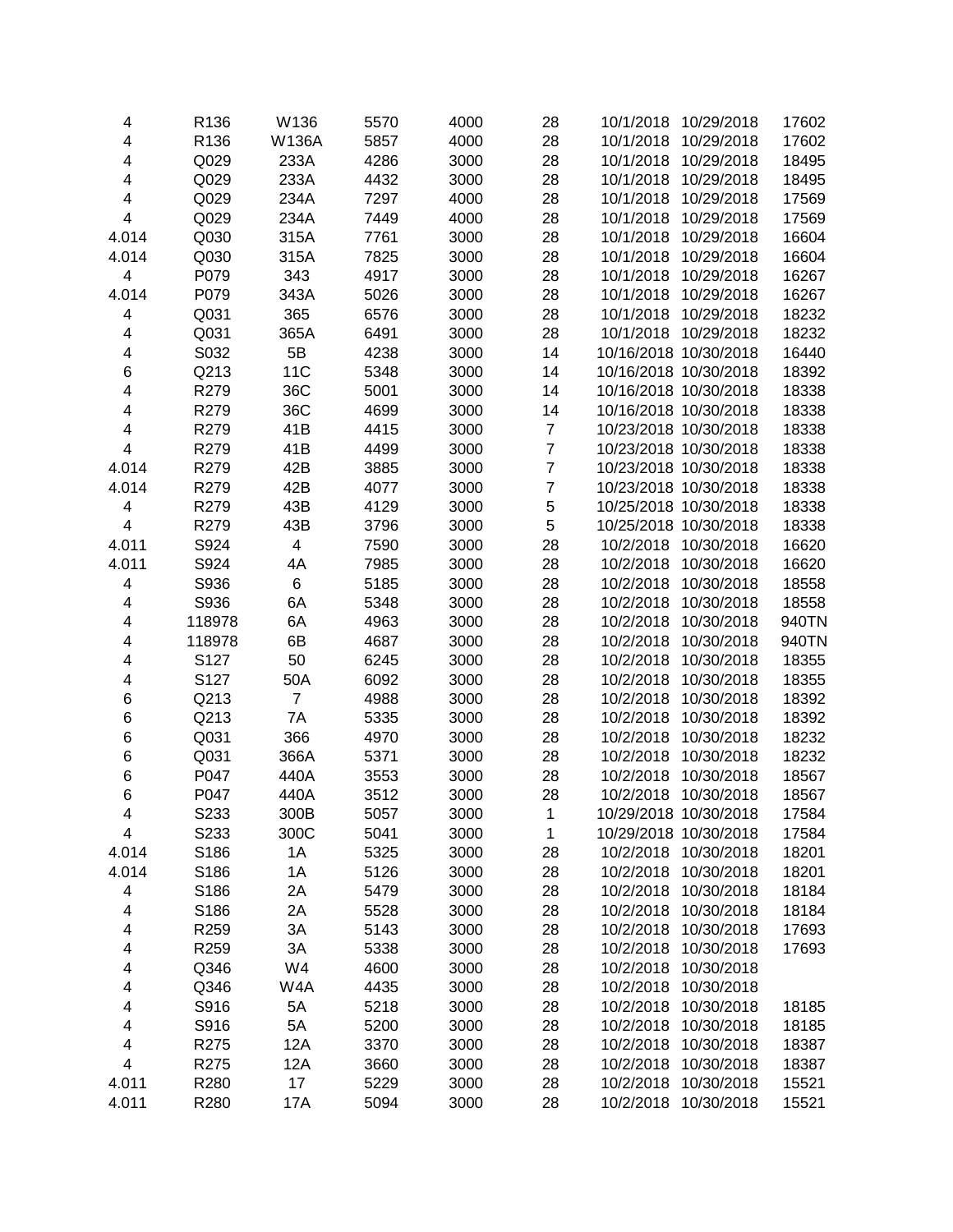| 4                       | R346   | 18                | 5896 | 3000 | 28             | 10/2/2018<br>10/30/2018 | 16440  |
|-------------------------|--------|-------------------|------|------|----------------|-------------------------|--------|
| 4                       | R346   | <b>18A</b>        | 5529 | 3000 | 28             | 10/2/2018<br>10/30/2018 | 16440  |
| 4                       | S013   | 22A               | 4541 | 3000 | 28             | 10/30/2018<br>10/2/2018 | 18318  |
| 4                       | S013   | 22A               | 4669 | 3000 | 28             | 10/2/2018<br>10/30/2018 | 18318  |
| 4                       | R079   | 37A               | 4787 | 3000 | 28             | 10/2/2018<br>10/30/2018 | 17659  |
| 4                       | R079   | 37A               | 4626 | 3000 | 28             | 10/30/2018<br>10/2/2018 | 17659  |
| 4                       | R044   | 38                | 7610 | 4000 | 28             | 10/2/2018<br>10/30/2018 | 17466  |
| 4                       | R044   | 38A               | 7112 | 4000 | 28             | 10/2/2018<br>10/30/2018 | 17466  |
| 4                       | P083   | 84                | 7322 | 3000 | 28             | 10/2/2018<br>10/30/2018 | 13034  |
| 4                       | P083   | 84A               | 7507 | 3000 | 28             | 10/2/2018<br>10/30/2018 | 13034  |
| 4                       | Q172   | 86                | 3759 | 3000 | 28             | 10/2/2018<br>10/30/2018 | 16490  |
| 4                       | Q172   | 86A               | 3413 | 3000 | 28             | 10/2/2018<br>10/30/2018 | 16490  |
| 4.008                   | Q076   | 165A              | 4713 | 3000 | 28             | 10/2/2018<br>10/30/2018 | 16225  |
| 4.008                   | Q076   | 165A              | 4565 | 3000 | 28             | 10/2/2018<br>10/30/2018 | 16225  |
| 4                       | N383   | 156               | 5702 | 3000 | 28             | 10/2/2018<br>10/30/2018 |        |
| 4                       | N383   | 156A              | 5928 | 3000 | 28             | 10/2/2018<br>10/30/2018 |        |
| 4                       | Q029   | 235A              | 3968 | 4000 | 28             | 10/2/2018<br>10/30/2018 | 17569  |
| 4                       | Q029   | 235A              | 4194 | 4000 | 28             | 10/2/2018<br>10/30/2018 | 17569  |
| 4                       | Q921   | 516               | 6521 | 3000 | 28             | 10/30/2018<br>10/2/2018 | 17500  |
| 4                       | Q921   | 516A              | 5564 | 3000 | 28             | 10/30/2018<br>10/2/2018 | 17500  |
| 4                       | P230   | 1131              | 4397 | 4000 | 28             | 10/2/2018<br>10/30/2018 | 17297  |
| 4                       | P230   | 1131A             | 4271 | 4000 | 28             | 10/30/2018<br>10/2/2018 | 17297  |
| 6                       | P079   | 352B              | 2529 | 3000 | $\overline{7}$ | 10/23/2018 10/30/2018   | 17502  |
| 6                       | P079   | 352F              | 2848 | 3000 | $\overline{7}$ | 10/23/2018 10/30/2018   | 17502  |
| 6                       | Q213   | 12C               | 3683 | 3000 | 14             | 10/17/2018 10/31/2018   | 18392  |
|                         | Q213   | 15B               | 3558 | 3000 | $\overline{7}$ | 10/24/2018 10/31/2018   | 18392  |
| 6                       |        |                   |      |      |                |                         |        |
| 6                       | P079   | 348C              | 3658 | 3000 | 14             | 10/17/2018 10/31/2018   | 17502  |
| 4                       | R346   | 29B               | 2906 | 3000 | 5              | 10/26/2018 10/31/2018   | 16440  |
| 4                       | S233   | 301B              | 4094 | 3000 | 1              | 10/30/2018 10/31/2018   | 17584  |
| $\overline{\mathbf{4}}$ | S233   | 301C              | 4167 | 3000 | $\mathbf 1$    | 10/30/2018 10/31/2018   | 17584  |
| 4.008                   | S229   | 1A                | 3399 | 3000 | 28             | 10/31/2018<br>10/3/2018 | 18184  |
| 4.008                   | S229   | 1A                | 3142 | 3000 | 28             | 10/3/2018<br>10/31/2018 | 18184  |
| 4                       | S936   | $\overline{7}$    | 4659 | 3000 | 28             | 10/3/2018<br>10/31/2018 | 18558  |
| 4                       | S936   | 7A                | 4575 | 3000 | 28             | 10/31/2018<br>10/3/2018 | 18558  |
| 4                       | 118978 | 7A                | 4469 | 3000 | 28             | 10/3/2018<br>10/31/2018 | 9402TN |
| 4                       | 118978 | 7B                | 4316 | 3000 | 28             | 10/31/2018<br>10/3/2018 | 9402TN |
| 4                       | R277   | 25                | 4729 | 4000 | 28             | 10/3/2018<br>10/31/2018 | 17640  |
| 4                       | R277   | 25A               | 5570 | 4000 | 28             | 10/3/2018<br>10/31/2018 | 17640  |
| 6                       | Q213   | 8                 | 3713 | 3000 | 28             | 10/31/2018<br>10/3/2018 | 18392  |
| 6                       | Q213   | 8A                | 3758 | 3000 | 28             | 10/3/2018<br>10/31/2018 | 18392  |
| 6.028                   | Q292   | 83                | 5236 | 3000 | 28             | 10/3/2018<br>10/31/2018 | 17698  |
| 6.028                   | Q292   | 83A               | 6240 | 3000 | 28             | 10/3/2018<br>10/31/2018 | 17698  |
| 6                       | Q292   | 83B               | 6084 | 3000 | 28             | 10/3/2018<br>10/31/2018 | 17698  |
| 6                       | Q292   | 83C               | 6543 | 3000 | 28             | 10/3/2018<br>10/31/2018 | 17698  |
| 6                       | Q031   | 367               | 4795 | 3000 | 28             | 10/3/2018<br>10/31/2018 | 18232  |
| 6                       | Q031   | 376A              | 4895 | 3000 | 28             | 10/3/2018<br>10/31/2018 | 18232  |
| 4                       | 119978 | 43                | 3977 | 3000 | 28             | 10/3/2018<br>10/31/2018 | 16085  |
| 4                       | 119978 | 43A               | 3886 | 3000 | 28             | 10/3/2018<br>10/31/2018 | 16085  |
| 4                       | S127   | 51                | 6023 | 3000 | 28             | 10/3/2018<br>10/31/2018 | 18365  |
| 4                       | S127   | 51A               | 6612 | 3000 | 28             | 10/31/2018<br>10/3/2018 | 18365  |
| 4                       | R272   | D <sub>53</sub>   | 4374 | 3000 | 28             | 10/3/2018<br>10/31/2018 | 17612  |
| 4                       | R272   | D <sub>53</sub> A | 4554 | 3000 | 28             | 10/31/2018<br>10/3/2018 | 17612  |
|                         |        |                   |      |      |                |                         |        |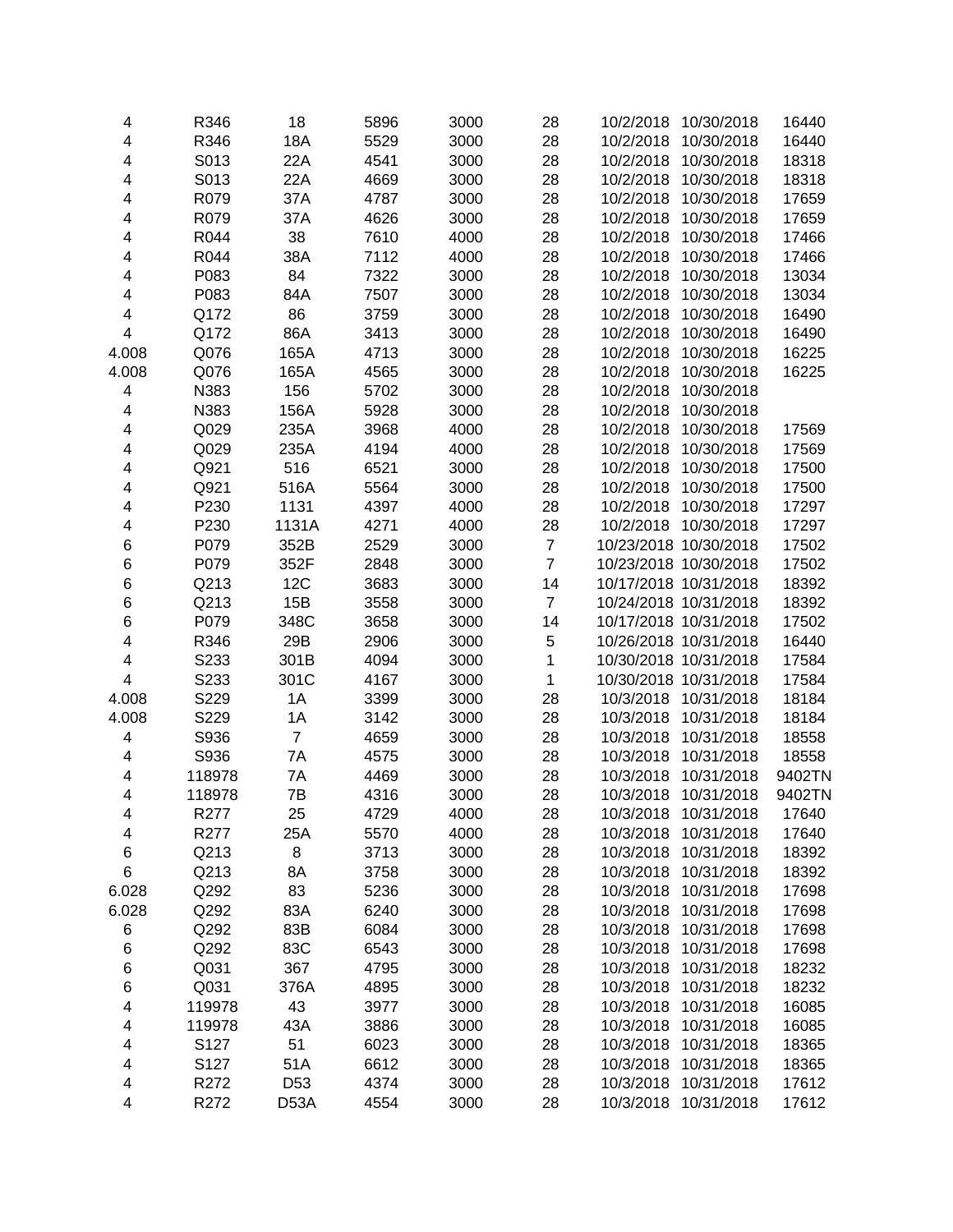| 4.008                   | P083   | 85                        | 6063  | 3000 | 28               | 10/3/2018<br>10/31/2018 | 13034  |
|-------------------------|--------|---------------------------|-------|------|------------------|-------------------------|--------|
| 4.008                   | P083   | 85A                       | 6304  | 3000 | 28               | 10/3/2018<br>10/31/2018 | 13034  |
| 4                       | Q297   | 158A                      | 5643  | 3000 | 28               | 10/31/2018<br>10/3/2018 | 16475  |
| $\overline{\mathbf{4}}$ | Q297   | 158A                      | 5715  | 3000 | 28               | 10/3/2018<br>10/31/2018 | 16475  |
| $\overline{\mathbf{4}}$ | S233   | 203                       | 8587  | 3000 | 28               | 10/31/2018<br>10/3/2018 | 18596  |
| 4                       | S233   | 203A                      | 9064  | 3000 | 28               | 10/3/2018<br>10/31/2018 | 18596  |
| 4                       | Q031   | 368                       | 5694  | 3000 | 28               | 10/3/2018<br>10/31/2018 | 16486  |
| 4                       | Q031   | 368A                      | 5894  | 3000 | 28               | 10/31/2018<br>10/3/2018 | 16486  |
| 4                       | P047   | 441A                      | 3371  | 3000 | 28               | 10/3/2018<br>10/31/2018 | 17560  |
| $\overline{\mathbf{4}}$ | P047   | 441A                      | 3609  | 3000 | 28               | 10/3/2018<br>10/31/2018 | 17560  |
| $\overline{\mathbf{4}}$ | Q360   | 3                         | 6063  | 3000 | 28               | 10/3/2018<br>10/31/2018 | 17408  |
| $\overline{\mathbf{4}}$ | Q360   | 3A                        | 5874  | 3000 | 28               | 10/3/2018<br>10/31/2018 | 17408  |
| 4.011                   | 121917 | $\ensuremath{\mathsf{3}}$ | 5295  | 3000 | 28               | 10/3/2018<br>10/31/2018 | 18588  |
| 4.011                   | 121917 | 3A                        | 5056  | 3000 | 28               | 10/3/2018<br>10/31/2018 | 18588  |
| $\overline{\mathbf{4}}$ | R317   | $\,6$                     | 5565  | 3000 | 28               | 10/3/2018<br>10/31/2018 | 16365  |
| $\overline{\mathbf{4}}$ | R317   | 6A                        | 5572  | 3000 | 28               | 10/3/2018<br>10/31/2018 | 16365  |
| $\overline{\mathbf{4}}$ | Q346   | W <sub>5</sub>            | 5098  | 3000 | 28               | 10/3/2018<br>10/31/2018 | 17457  |
| $\overline{\mathbf{4}}$ | Q346   | W <sub>5</sub> A          | 5290  | 3000 | 28               | 10/3/2018<br>10/31/2018 | 17457  |
| $\overline{\mathbf{4}}$ | S242   | 3ARB                      | 11779 | 6000 | 28               | 10/3/2018<br>10/31/2018 | 18483  |
| $\overline{\mathbf{4}}$ | S242   | 3ARB                      | 11164 | 6000 | 28               | 10/3/2018<br>10/31/2018 | 18483  |
| $\overline{\mathbf{4}}$ | R273   | 11ARK                     | 13333 | 8000 | 28               | 10/3/2018<br>10/31/2018 | 18500  |
| $\overline{\mathbf{4}}$ | R273   | 11ARK                     | 11937 | 8000 | 28               | 10/31/2018<br>10/3/2018 | 18500  |
| 4                       | R275   | 13A                       | 3800  | 3000 | 28               | 10/3/2018<br>10/31/2018 | 18387  |
| $\overline{\mathbf{4}}$ | R275   | 13A                       | 3617  | 3000 | 28               | 10/3/2018<br>10/31/2018 | 18387  |
| 4.014                   | S145   | 18                        | 5266  | 3000 | 28               | 10/3/2018<br>10/31/2018 | 18190  |
| 4.014                   | S145   | 18A                       | 4838  | 3000 | 28               | 10/3/2018<br>10/31/2018 | 18190  |
| $\overline{\mathbf{4}}$ | R280   | 18                        | 5473  | 3000 | 28               | 10/3/2018<br>10/31/2018 | 15521  |
| $\overline{\mathbf{4}}$ | R280   | 18A                       | 5330  | 3000 | 28               | 10/3/2018<br>10/31/2018 | 15521  |
| $\overline{\mathbf{4}}$ | S013   | 23A                       | 5468  | 3000 | 28               | 10/3/2018<br>10/31/2018 | 18318  |
| 4                       | S013   | 23A                       | 5246  | 3000 | 28               | 10/3/2018<br>10/31/2018 | 18318  |
| 4                       | R278   | 28                        | 5930  | 3000 | 28               | 10/3/2018<br>10/31/2018 | 17596  |
| $\overline{\mathbf{4}}$ | R278   | 28A                       | 6019  | 3000 | 28               | 10/3/2018<br>10/31/2018 | 17596  |
| $\overline{\mathbf{4}}$ | R321   | 29                        | 5288  | 3000 | 28               | 10/3/2018<br>10/31/2018 | 18290  |
| $\overline{\mathbf{4}}$ | R321   | 29A                       | 4781  | 3000 | 28               | 10/31/2018<br>10/3/2018 | 18290  |
| $\overline{\mathbf{4}}$ | R279   | 32A                       | 9216  | 4500 | 28               | 10/31/2018<br>10/3/2018 | 18442  |
| $\overline{\mathbf{4}}$ | R279   | 32A                       | 9029  | 4500 | 28               | 10/31/2018<br>10/3/2018 | 18442  |
| 4.011                   | R273   | 70                        | 5328  | 3000 | 28               | 10/3/2018<br>10/31/2018 | 18094  |
| 4.011                   | R273   | 70A                       | 5755  | 3000 | 28               | 10/3/2018<br>10/31/2018 | 18094  |
| 4                       | Q304   | 67A                       | 4425  | 3000 | 28               | 10/31/2018<br>10/3/2018 | 17132  |
| 4                       | Q304   | 67A                       | 4168  | 3000 | 28               | 10/3/2018<br>10/31/2018 | 17132  |
| 4                       | Q172   | 87                        | 3966  | 3000 | 28               | 10/3/2018<br>10/31/2018 | 16790  |
| 4                       | Q172   | 87A                       | 4207  | 3000 | 28               | 10/3/2018<br>10/31/2018 | 16790  |
| 4                       | R136   | <b>W137A</b>              | 4773  | 4000 | 28               | 10/3/2018<br>10/31/2018 | 17602  |
| 4                       | R136   | <b>W137B</b>              | 4788  | 4000 | 28               | 10/3/2018<br>10/31/2018 | 17602  |
| 4                       | Q921   | 517                       | 6615  | 3000 | 28               | 10/3/2018<br>10/31/2018 | 17500  |
| 4                       | Q921   | 517                       | 5629  | 3000 | 28               | 10/3/2018<br>10/31/2018 | 17500  |
| 4                       | Q360   | 4                         | 5404  | 3000 | 28               | 11/1/2018<br>10/4/2018  | 17406  |
| 4                       | Q360   | 4A                        | 5318  | 3000 | 28               | 10/4/2018<br>11/1/2018  | 17406  |
| 4                       | R220   | 16B                       | 4823  | 3000 | $\overline{7}$   | 11/1/2018<br>10/25/2018 | 15524  |
| 4                       | R279   | 43C                       | 4493  | 3000 | $\boldsymbol{7}$ | 10/25/2018<br>11/1/2018 | 18338  |
| $\overline{\mathbf{4}}$ | R279   | 43C                       | 4120  | 3000 | $\overline{7}$   | 11/1/2018<br>10/25/2018 | 18338  |
| 4.011                   | 118978 | 8A                        | 4132  | 3000 | 28               | 11/1/2018<br>10/4/2018  | 9402TN |
|                         |        |                           |       |      |                  |                         |        |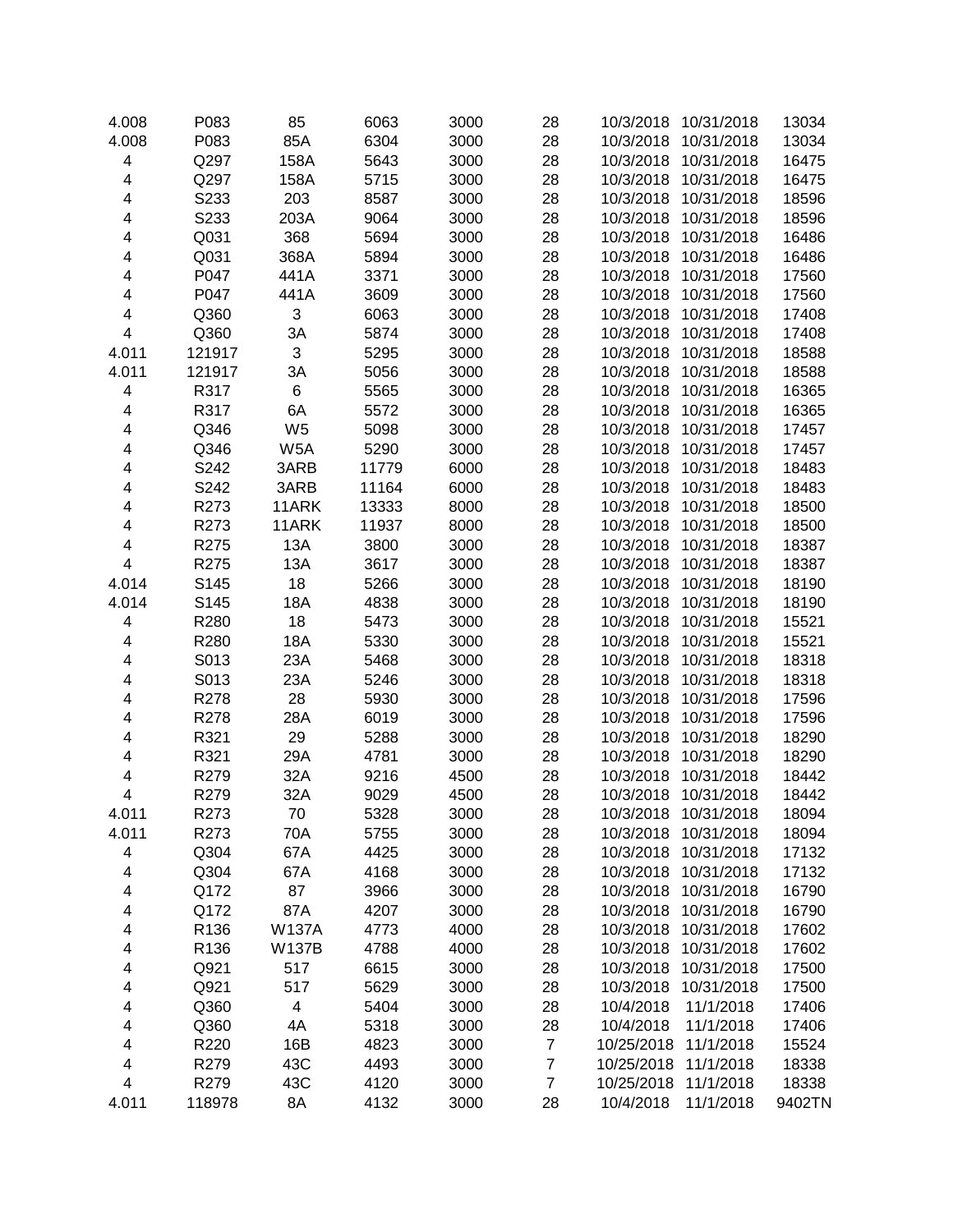| 4.011                   | 118978 | 8B           | 4811  | 3000 | 28 | 10/4/2018  | 11/1/2018 | 9402TN |
|-------------------------|--------|--------------|-------|------|----|------------|-----------|--------|
| $\overline{\mathbf{4}}$ | R277   | 26           | 4918  | 4000 | 28 | 10/4/2018  | 11/1/2018 | 17640  |
| $\overline{\mathbf{4}}$ | R277   | 26A          | 5029  | 4000 | 28 | 10/4/2018  | 11/1/2018 | 17640  |
| 4                       | 119978 | 44           | 5006  | 3000 | 28 | 10/4/2018  | 11/1/2018 | 16085  |
| 4                       | 119978 | 44A          | 4886  | 3000 | 28 | 10/4/2018  | 11/1/2018 | 16085  |
| 4                       | S127   | 52           | 6214  | 3000 | 28 | 10/4/2018  | 11/1/2018 | 18355  |
| 4                       | S127   | 52A          | 5915  | 3000 | 28 | 10/4/2018  | 11/1/2018 | 18355  |
| 4                       | S233   | 204          | 7032  | 3000 | 28 | 10/4/2018  | 11/1/2018 | 18596  |
| 4                       | S233   | 204A         | 7268  | 3000 | 28 | 10/4/2018  | 11/1/2018 | 18596  |
| 4                       | S032   | 3            | 4718  | 3000 | 28 | 10/4/2018  | 11/1/2018 | 16440  |
| 4                       | S032   | 3A           | 4628  | 3000 | 28 | 10/4/2018  | 11/1/2018 | 16440  |
| 4                       | S160   | 8A           | 4866  | 3000 | 28 | 10/4/2018  | 11/1/2018 | 18440  |
| 4                       | S160   | 8A           | 4834  | 3000 | 28 | 10/4/2018  | 11/1/2018 | 18440  |
| 4.011                   | R275   | 14A          | 4764  | 3000 | 28 | 10/4/2018  | 11/1/2018 | 18387  |
| 4.011                   | R275   | 14A          | 4606  | 3000 | 28 | 10/4/2018  | 11/1/2018 | 18387  |
| $\overline{\mathbf{4}}$ | R275   | <b>15A</b>   | 3366  | 3000 | 28 | 10/4/2018  | 11/1/2018 | 18387  |
| $\overline{\mathbf{4}}$ | R275   | <b>15A</b>   | 3848  | 3000 | 28 | 10/4/2018  | 11/1/2018 | 18387  |
| 4                       | S917   | 23           | 5572  | 3000 | 28 | 10/4/2018  | 11/1/2018 | 18375  |
| 4                       | S917   | 23A          | 5654  | 3000 | 28 | 10/4/2018  | 11/1/2018 | 18375  |
| 4                       | R260   | <b>SW82A</b> | 5731  | 3000 | 28 | 10/4/2018  | 11/1/2018 | 18293  |
| 4                       | R260   |              |       |      |    |            |           |        |
|                         |        | <b>SW82B</b> | 5548  | 3000 | 28 | 10/4/2018  | 11/1/2018 | 18293  |
| 4                       | R280   | 19           | 4960  | 3000 | 28 | 10/4/2018  | 11/1/2018 | 15521  |
| 4                       | R280   | 19A          | 4963  | 3000 | 28 | 10/4/2018  | 11/1/2018 | 15521  |
| 4                       | R346   | 19           | 4678  | 4000 | 28 | 10/4/2018  | 11/1/2018 | 18356  |
| 4                       | R346   | 19A          | 4751  | 4000 | 28 | 10/4/2018  | 11/1/2018 | 18356  |
| 4                       | R346   | 20           | 4864  | 4000 | 28 | 10/4/2018  | 11/1/2018 | 18356  |
| 4                       | R346   | 20A          | 5018  | 4000 | 28 | 10/4/2018  | 11/1/2018 | 18356  |
| 4.011                   | R279   | 33A          | 5285  | 3000 | 28 | 10/4/2018  | 11/1/2018 | 18338  |
| 4.011                   | R279   | 33A          | 5419  | 3000 | 28 | 10/4/2018  | 11/1/2018 | 18338  |
| $\overline{\mathbf{4}}$ | R273   | 12ARK        | 12414 | 8000 | 28 | 10/4/2018  | 11/1/2018 | 18500  |
| 4                       | R273   | 12ARK        | 10800 | 8000 | 28 | 10/4/2018  | 11/1/2018 | 18500  |
| 4                       | R260   | IR81A        | 5304  | 3000 | 28 | 10/4/2018  | 11/1/2018 | 18293  |
| 4                       | R260   | IR81B        | 5370  | 3000 | 28 | 10/4/2018  | 11/1/2018 | 18293  |
| 4                       | P083   | 86           | 5973  | 3000 | 28 | 10/4/2018  | 11/1/2018 | 13034  |
| 4                       | P083   | 86A          | 6267  | 3000 | 28 | 10/4/2018  | 11/1/2018 | 13034  |
| 4                       | Q076   | 164A         | 7376  | 3000 | 28 | 10/4/2018  | 11/1/2018 | 16225  |
| 4                       | Q076   | 164A         | 8930  | 3000 | 28 | 10/4/2018  | 11/1/2018 | 16225  |
| 4                       | P922   | 226          | 4030  | 3000 | 28 | 10/4/2018  | 11/1/2018 | 16458  |
| 4                       | P922   | 226A         | 4453  | 3000 | 28 | 10/4/2018  | 11/1/2018 | 16458  |
| 4.008                   | Q030   | 316A         | 6458  | 3000 | 28 | 10/4/2018  | 11/1/2018 | 16455  |
| 4.008                   | Q030   | 316A         | 6001  | 3000 | 28 | 10/4/2018  | 11/1/2018 | 16455  |
| 4                       | P079   | 344          | 3668  | 3000 | 28 | 10/4/2018  | 11/1/2018 | 16267  |
| 4                       | P079   | 344A         | 4038  | 3000 | 28 | 10/4/2018  | 11/1/2018 | 16267  |
| 4                       | Q031   | 369          | 4632  | 3000 | 28 | 10/4/2018  | 11/1/2018 | 16486  |
| 4                       | Q031   | 369A         | 4633  | 3000 | 28 | 10/4/2018  | 11/1/2018 | 16486  |
| 4                       | Q921   | 518          | 6144  | 3000 | 28 | 10/4/2018  | 11/1/2018 | 17500  |
| 4                       | Q921   | 518A         | 5623  | 3000 | 28 | 10/4/2018  | 11/1/2018 | 17500  |
| 4                       | S127   | 65B          | 5657  | 3000 | 23 | 10/9/2018  | 11/1/2018 | 18355  |
| 4                       | S127   | 65C          | 5459  | 3000 | 23 | 10/9/2018  | 11/1/2018 | 18355  |
| 4                       | S127   | 67B          | 4344  | 3000 | 10 | 10/23/2018 | 11/1/2018 | 18355  |
| 4                       | S127   | 67C          | 4318  | 3000 | 10 | 10/23/2018 | 11/1/2018 | 18355  |
| 6                       | Q213   | 13C          | 4681  | 3000 | 14 | 10/19/2018 | 11/2/2018 | 18392  |
|                         |        |              |       |      |    |            |           |        |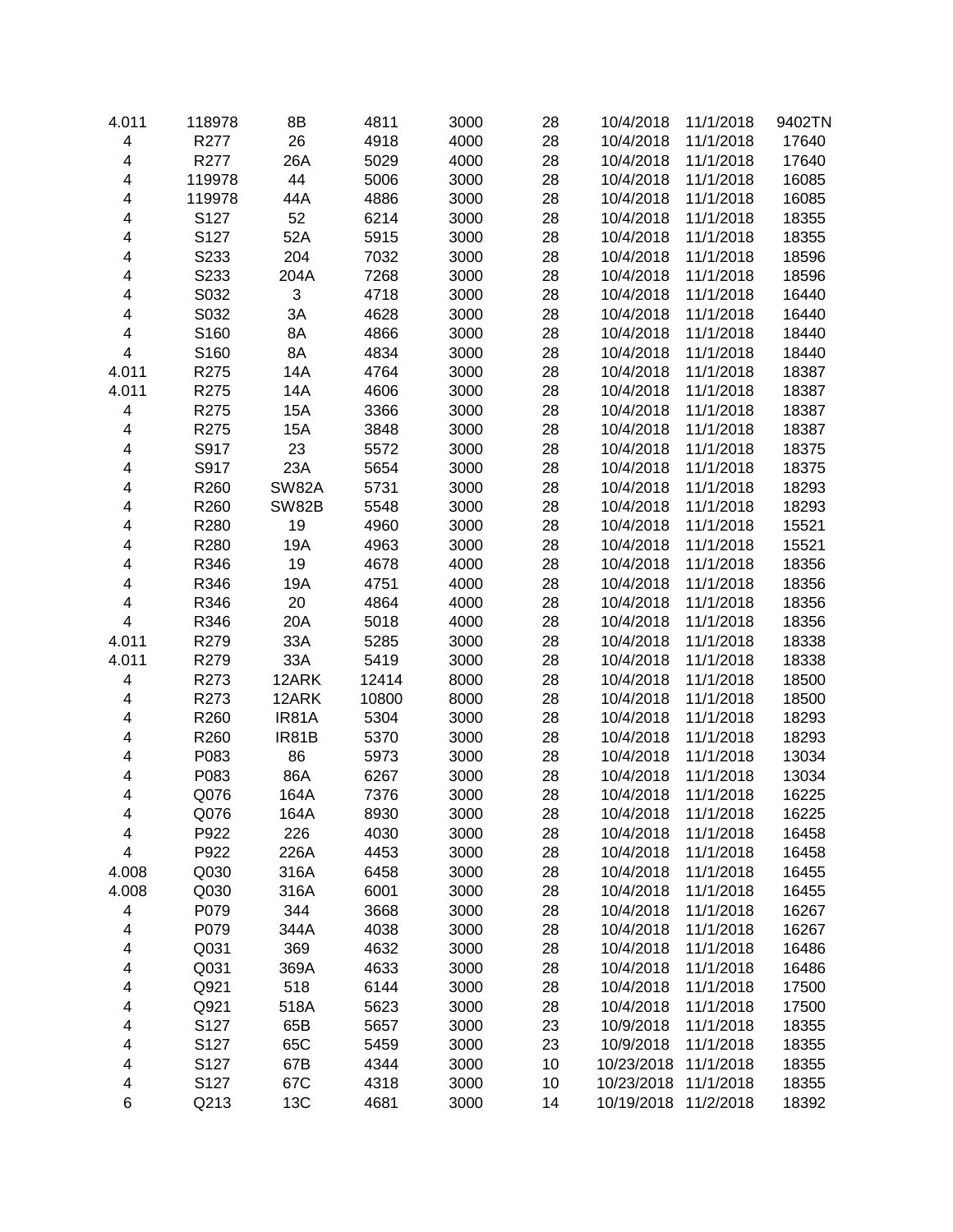| 6                       | P079         | 350B         | 3974  | 3000         | 14       | 10/14/2018 | 11/2/2018 | 17503          |
|-------------------------|--------------|--------------|-------|--------------|----------|------------|-----------|----------------|
| $\overline{\mathbf{4}}$ | R279         | 42C          | 4389  | 3000         | 10       | 10/23/2018 | 11/2/2018 | 18338          |
| $\overline{\mathbf{4}}$ | R279         | 42C          | 4577  | 3000         | 10       | 10/23/2018 | 11/2/2018 | 18338          |
| $\overline{\mathbf{4}}$ | S930         | 1A           | 5680  | 3000         | 28       | 10/5/2018  | 11/2/2018 | 16573          |
| 4.008                   | S930         | 1A           | 5512  | 3000         | 28       | 10/5/2018  | 11/2/2018 | 16573          |
| 4                       | S936         | 8            | 5090  | 3000         | 28       | 10/5/2018  | 11/2/2018 | 18558          |
| 4                       | S936         | 8A           | 5421  | 3000         | 28       | 10/5/2018  | 11/2/2018 | 18558          |
| 4                       | S013         | 24A          | 4984  | 3000         | 28       | 10/5/2018  | 11/2/2018 | 18318          |
| 4                       | S013         | 24A          | 5192  | 3000         | 28       | 10/5/2018  | 11/2/2018 | 18318          |
| 4                       | R277         | 27           | 4583  | 4000         | 28       | 10/5/2018  | 11/2/2018 | 17640          |
| 4                       | R277         | 27A          | 4529  | 4000         | 28       | 10/5/2018  | 11/2/2018 | 17640          |
| 4                       | R279         | 43D          | 4632  | 4000         | 8        | 10/25/2018 | 11/2/2018 | 18338          |
| 4                       | R279         | 43D          | 4633  | 4000         | 8        | 10/25/2018 | 11/2/2018 | 18338          |
| 4                       | S127         | 53           | 4820  | 3000         | 28       | 10/5/2018  | 11/2/2018 | 18355          |
| 4                       | S127         | 53A          | 4788  | 3000         | 28       | 10/5/2018  | 11/2/2018 | 18355          |
| 4                       | R040         | 58A          | 3152  | 3000         | 28       | 10/5/2018  | 11/2/2018 | 17560          |
| $\overline{\mathbf{4}}$ | R040         | 58A          | 3523  | 3000         | 28       | 10/5/2018  | 11/2/2018 | 17560          |
| 4.014                   | R272         | D98          | 7162  | 3000         | 28       | 10/5/2018  | 11/2/2018 | 16380          |
| 4.014                   | R272         | D98A         | 7070  | 3000         | 28       | 10/5/2018  | 11/2/2018 | 16380          |
| 6                       | P079         | 345          | 4942  | 3000         | 28       | 10/5/2018  | 11/2/2018 | 17502          |
| 6                       | P079         | 345A         | 5105  | 3000         | 28       | 10/5/2018  | 11/2/2018 | 17502          |
| 4                       | S003         | 1ARB         | 12151 | 5000         | 28       | 10/5/2018  | 11/2/2018 | 18483          |
| 4                       | S003         | 1ARB         | 11786 | 5000         | 28       | 10/5/2018  | 11/2/2018 | 18483          |
| 4                       | Q270         | 17           | 6213  | 4000         | 28       | 10/5/2018  | 11/2/2018 | 18524          |
| 4                       | Q270         | 17A          | 6317  | 4000         | 28       | 10/5/2018  | 11/2/2018 | 18524          |
| 4                       | R280         | 20           | 4170  | 3000         | 28       | 10/5/2018  | 11/2/2018 | 15521          |
| 4                       | R280         | 20A          | 4565  | 3000         | 28       | 10/5/2018  | 11/2/2018 | 15521          |
| 4                       | R270         | 21           | 4702  | 4000         | 28       | 10/5/2018  | 11/2/2018 | 18524          |
| $\overline{\mathbf{4}}$ | R270         | 21A          | 4553  | 4000         | 28       | 10/5/2018  | 11/2/2018 | 18524          |
| 4.014                   | R270         | 20           | 5217  | 4000         | 28       | 10/5/2018  | 11/2/2018 | 18524          |
| 4.014                   | R270         | 20A          | 5529  | 4000         | 28       | 10/5/2018  | 11/2/2018 | 18524          |
| $\overline{\mathbf{4}}$ | R270         | 22           | 5071  | 4000         | 28       | 10/5/2018  | 11/2/2018 | 18524          |
| $\overline{\mathbf{4}}$ | R270         | 22A          | 5417  | 4000         | 28       | 10/5/2018  | 11/2/2018 | 18524          |
| $\overline{\mathbf{4}}$ | R270         | 23           | 4991  | 4000         | 28       | 10/5/2018  | 11/2/2018 | 18524          |
| $\overline{\mathbf{4}}$ | R270         | 23A          | 4901  | 4000         | 28       | 10/5/2018  | 11/2/2018 | 18524          |
| $\overline{\mathbf{4}}$ | S916         | 6A           | 5075  | 3000         | 28       | 10/5/2018  | 11/2/2018 | 18184          |
| 4                       |              |              | 5271  |              |          | 10/5/2018  | 11/2/2018 |                |
| 4.017                   | S916<br>P230 | 6A<br>1132   | 5331  | 3000<br>3000 | 28<br>28 | 10/5/2018  | 11/2/2018 | 18184<br>17308 |
|                         | P230         | 1132A        | 5029  | 3000         | 28       | 10/5/2018  | 11/2/2018 | 17308          |
| 4                       | P922         | 227          | 3609  | 3000         | 28       |            |           | 16458          |
| 4                       | P922         | 227A         |       |              | 28       | 10/5/2018  | 11/2/2018 |                |
| 4                       |              |              | 3844  | 3000         |          | 10/5/2018  | 11/2/2018 | 16458          |
| 4                       | Q297         | 159A<br>159A | 8439  | 3000         | 28       | 10/5/2018  | 11/2/2018 | 16475          |
| 4                       | Q297         |              | 7831  | 3000<br>3000 | 28       | 10/5/2018  | 11/2/2018 | 16475          |
| 4                       | R243         | 51           | 5385  |              | 28       | 10/5/2018  | 11/2/2018 | 17644          |
| 4                       | R243         | 51A          | 5498  | 3000         | 28       | 10/5/2018  | 11/2/2018 | 17644          |
| $\overline{\mathbf{4}}$ | Q076         | 166A         | 5870  | 3000         | 28       | 10/5/2018  | 11/2/2018 | 16225          |
| 4.012                   | Q076         | 166A         | 5796  | 3000         | 28       | 10/5/2018  | 11/2/2018 | 16225          |
| 4                       | R346         | 21           | 5118  | 4000         | 28       | 10/5/2018  | 11/2/2018 | 18356          |
| 4                       | R346         | 21A          | 4928  | 4000         | 28       | 10/5/2018  | 11/2/2018 | 18356          |
| 4                       | R346         | 22           | 5005  | 4000         | 28       | 10/5/2018  | 11/2/2018 | 18356          |
| 4                       | R346         | 22A          | 5275  | 4000         | 28       | 10/5/2018  | 11/2/2018 | 18356          |
| $\overline{\mathbf{4}}$ | Q270         | 18           | 5839  | 4000         | 28       | 10/5/2018  | 11/2/2018 | 18524          |